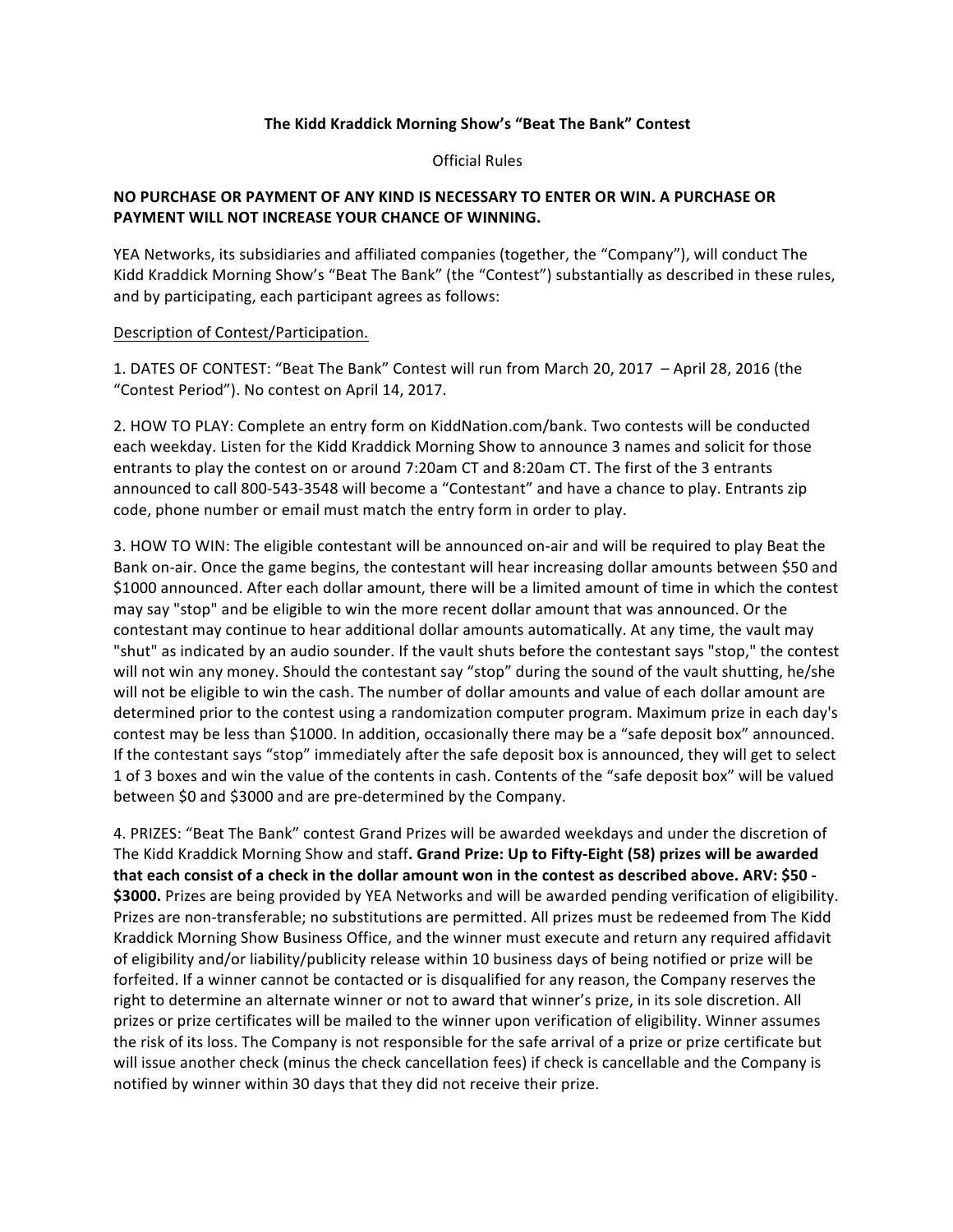5. All contestants must be legal residents of the 48 contiguous United States and DC (except New York) who are eighteen (18) years of age or older. Employees of the Show, its licensee, YEA Networks, radio stations that air the Show, their respective parent, subsidiary, and affiliated entities, their advertising and promotional agencies, participating sponsors, other radio stations in the listening area and the members of their immediate families are ineligible to participate or win. The contest has not been authorized, sponsored, or otherwise approved by Apple Inc. Immediate family shall include spouse, parents, children, siblings, grandparents, grandchildren and any other person residing within the same household.

6. No more than one (1) winner per household within a 30-day period. Anyone who won a prize in the last 30 days is not eligible to participate until the 30-day waiting period is over.

7. By participating, where allowed by law, all participants and winner(s) grant the Company exclusive permission to use their names, characters, photographs, voices, and likenesses in connection with promotion of this and other contests and waive any claims to royalty, right, or remuneration for such use.

8. Consumer Created Content. If the entry for the Contest requires creative material from the participant/entrant, by submitting your entry: (1) you agree that your disclosure is gratuitous, unsolicited and without restriction and will not place the company or contest sponsors under any fiduciary or other obligation, that the company is free to disclose the ideas on a non-confidential basis to anyone or otherwise use the ideas without any additional compensation to you; (2) you acknowledge that, by acceptance of your submission, the company and contest sponsors do not waive any rights to use similar or related ideas previously known to sponsor, or developed by their employees, or obtained from sources other than you; (3) you are verifying that you are the owner and producer of the submitted material and that no third party ownership rights exist to any material submitted, and (4) you are hereby granting the company and the station a perpetual, worldwide, non-exclusive, royalty-free, sub-licensable (through multiple tiers) right and license to use, publish, reproduce, display, perform, adapt, modify, distribute, have distributed and promote such content in any form, in all media now known or hereinafter created, anywhere in the world, for any purpose.

9. Winners are responsible for all federal, state and local taxes in conjunction with said prize(s). Any additional costs related to each prize incurred, as a result of accepting said prize is solely the responsibility of the winner. ALL winners will be required to complete and submit an IRS Form W-9 with the winner's full Social Security Number or the equivalent for receipt of any prize valued at \$600 or more. All winners will receive a 1099 IRS Tax form for the value of the Grand Prize as stated in these contest rules.

10. All decisions of the Company are final.

11. The Company reserves the right to amend the rules at any time.

12. The Company is not responsible for any lost, disconnected, dropped, misdirected or incomplete telephone calls. Participants using equipment not set up for toll free phone exchanges (800, 888, 877, 866, etc.) may experience call connection problems or delays. The Company disclaims all liability for the inability of a participant to complete or continue a telephone call due to equipment malfunction, busy lines, inadvertent disconnections, acts beyond the Company's control, or otherwise. For all contests the Company disclaims all liability for any delays, misdelivery, loss, or failure in the delivery of any item sent by mail, courier, express, electronic transmission, or other delivery method. The Company is not responsible for mechanical, technical, electronic, communications, telephone, computer, hardware or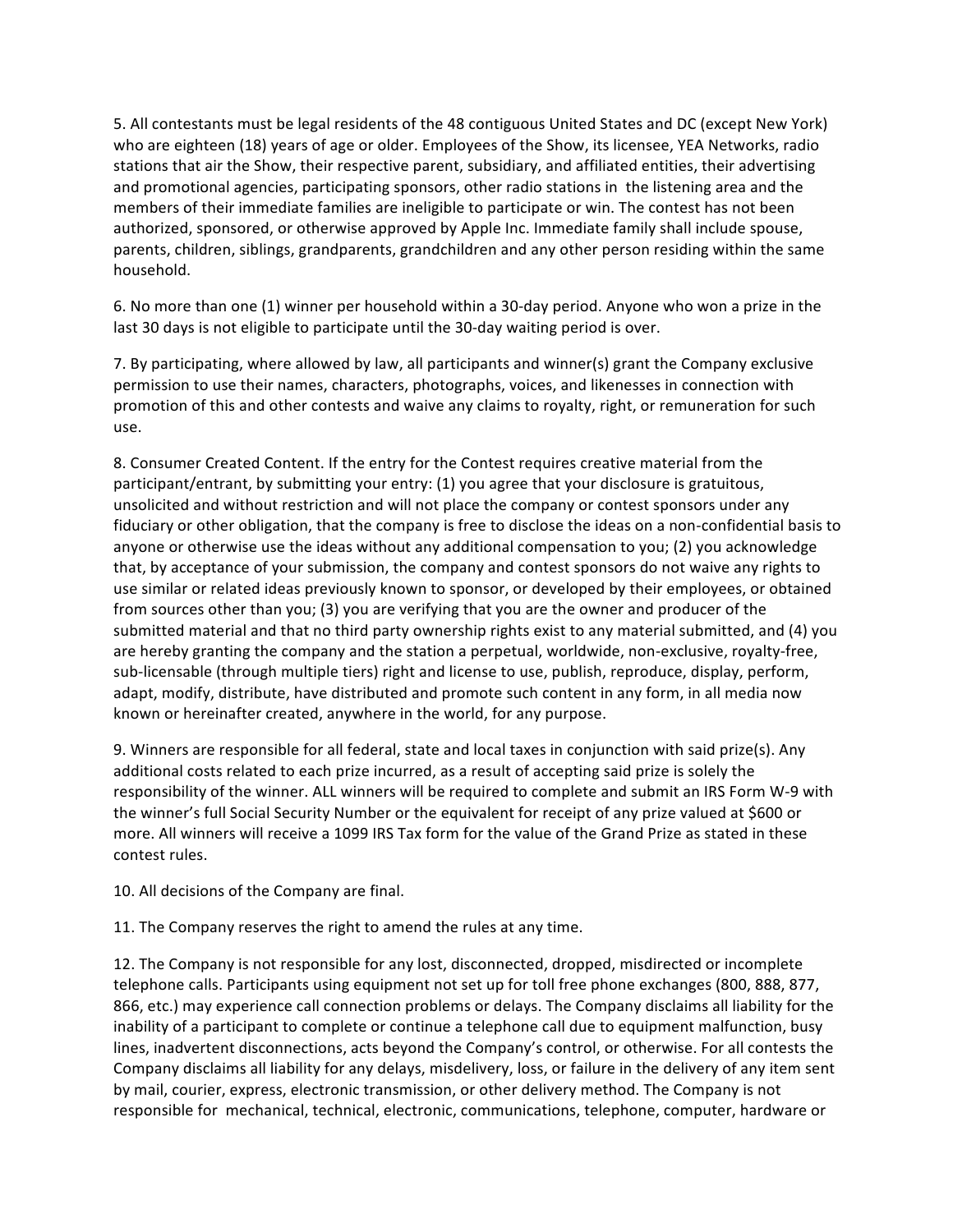software errors, malfunctions or failures of any kind, including: failed, incomplete, garbled or delayed transmission of online entries, traffic congestion on telephone lines, the Internet or at any website or lost or unavailable network connections which may limit an online entrant's ability to participate in the Contest, and any injury or damage to entrant's or any other person's computer or telephone related to or resulting from participating in or downloading any information necessary to participate in the Contest.

13. The re-sale or auction of the Show's complimentary prizes will result in disqualification for all future Show contests or promotions.

14. The Company is not responsible for typographical or other errors in the printing, the offering or the administration of the contest or in the announcement of a prize.

15. By participating in Contest and/or accepting a prize, each winner releases the Show, its licensee, YEA Network, radio stations that air the Show, their respective parent, subsidiary, and affiliated entities, agents, employees, officers, shareholders, suppliers and retailers and their advertising, contest and production companies and agencies from any and all liability for any loss, harm, damages, cost or expense, including without limitation property damage, personal injury and/or death, arising out of playing the Contest or the acceptance, ownership or use of prizes. In order to receive a prize, participants must sign an official waiver form provided by the Company.

16. By participating in the Contest, participants agree to be bound by the decisions of Compan personnel. Persons who violate any rule, gain unfair advantage in participating in the Contest, or obtain winner status using fraudulent means (i.e. "inside information," spamming, etc.) will be disqualified. Unsportsmanlike, disruptive, annoying, harassing or threatening behavior is prohibited. The Company will interpret these rules and resolve any disputes, conflicting claims or ambiguities concerning the rules or the Contest and the Company's decisions concerning such disputes shall be final. If the conduct or outcome of the Contest is affected by human error, any mechanical malfunctions or failures of any kind, intentional interference or any event beyond the control of the Company, the Company reserves the right to terminate this Contest, or make such other decisions regarding the outcome as the Company deems appropriate. The Company further reserves the right to cancel, terminate, suspend, or modify the Contest if it is not capable of completion as planned, including infection by computer virus, bugs, tampering, unauthorized interventions or technical failures of any sort. All decisions will be made by the Company and are final. The Company may waive any of these rules in its sole discretion.

17. The Company reserves the right to change or discontinue the contest at any time and/or to extend the end date. If the contest is changed or discontinued, the Company assumes no liability of any kind to any player who has participated in the contest. Any changes to the contest rules will be announced on the Show and posted on the Show's website at www.kiddnation.com within a reasonable time prior to taking effect. The Company reserves the right in its sole discretion to modify the contest rules and dates at any time for any reason. Material modifications shall be announced on-air, when practical. By participating in this contest, you agree to be bound by these contest rules, any modifications thereof, and by all other rules imposed by Company management. If due to circumstances beyond the control of Company, any event associated with this contest or the prize is delayed, rescheduled, postponed or cancelled, Company reserves the right, but not the obligation, to cancel or modify the contest and shall not be required to award a substitute prize.